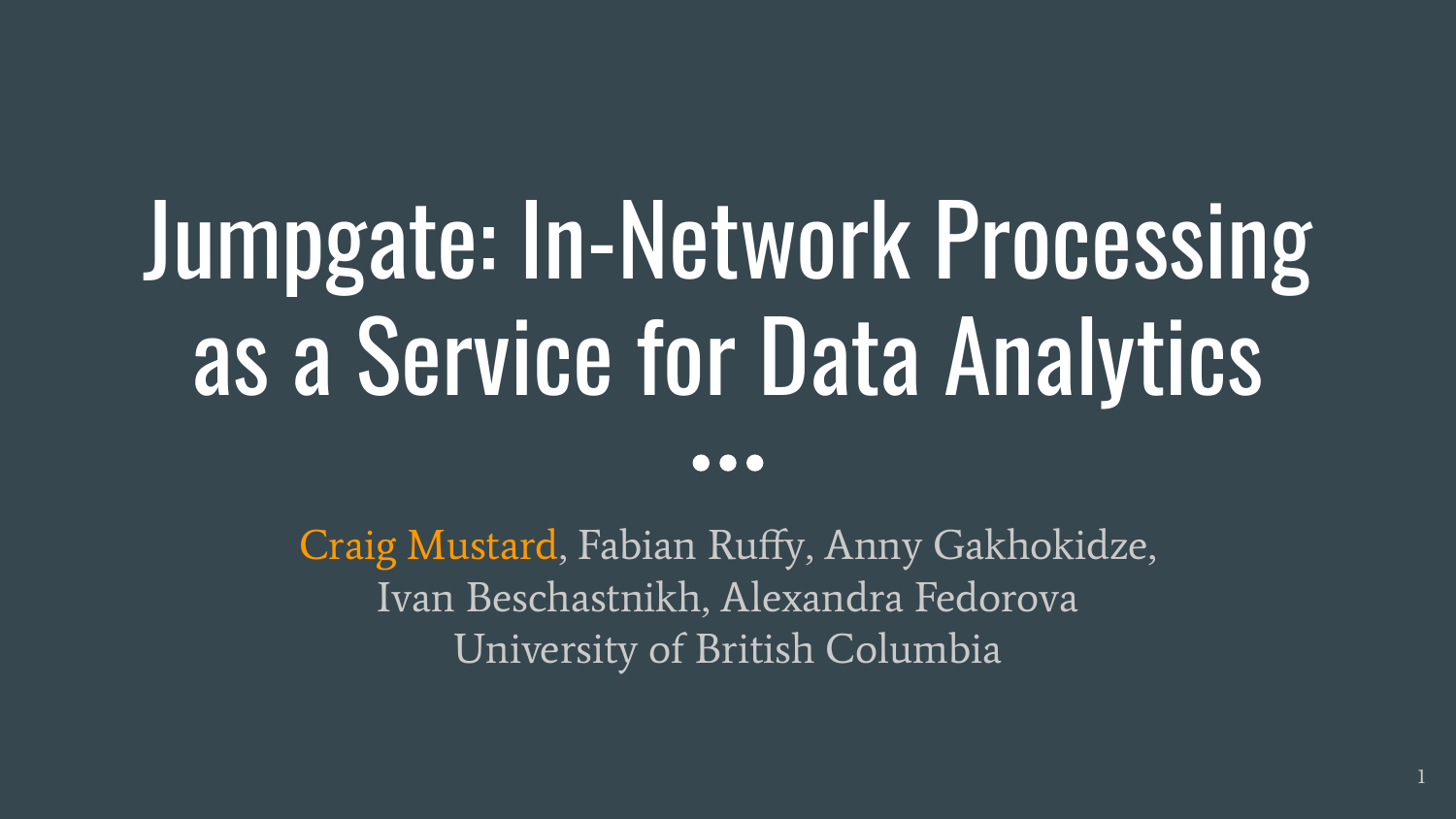#### In-Network Processing Can Accelerate Data Analytics

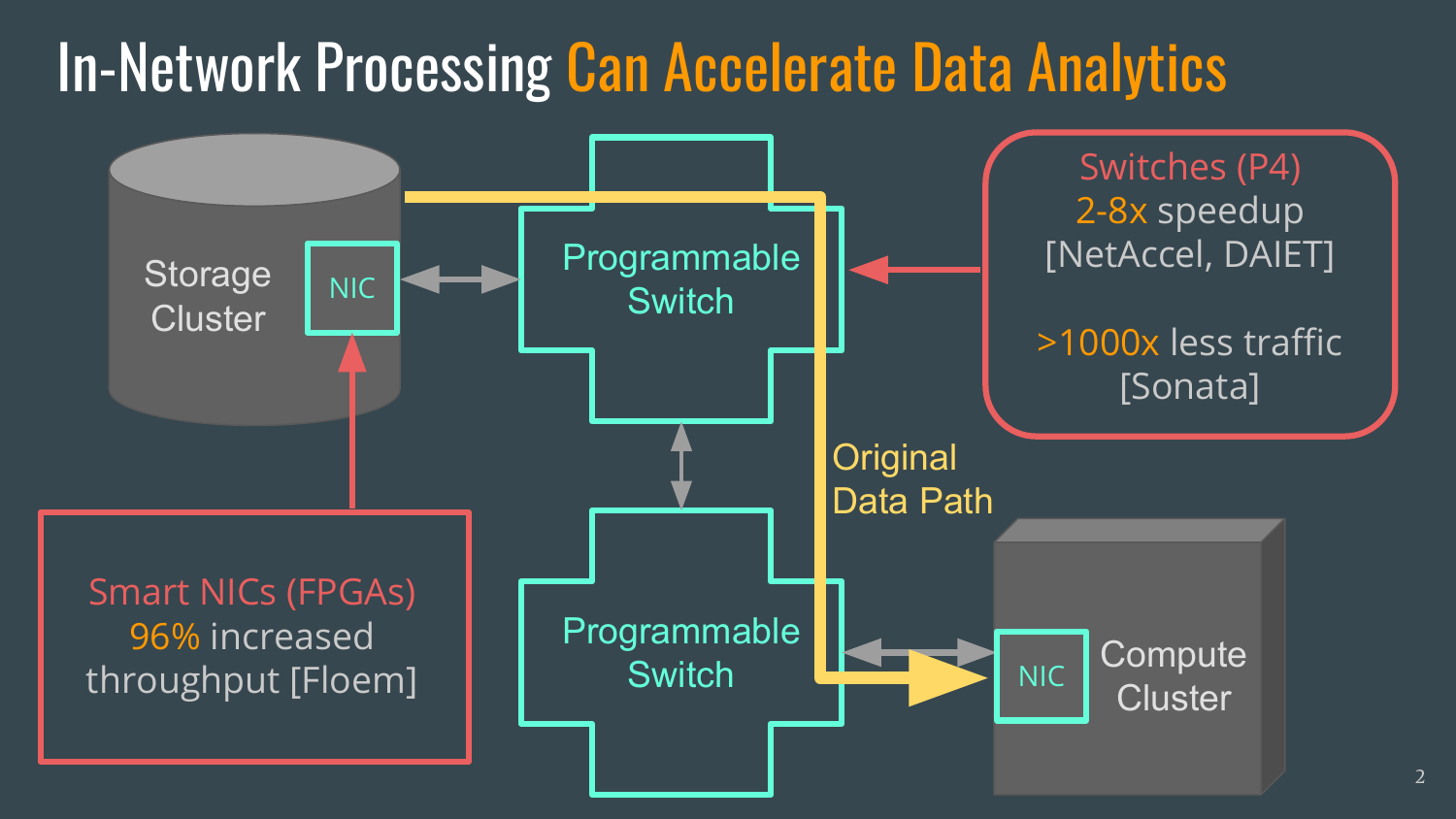#### There are many places to do In-Network Processing

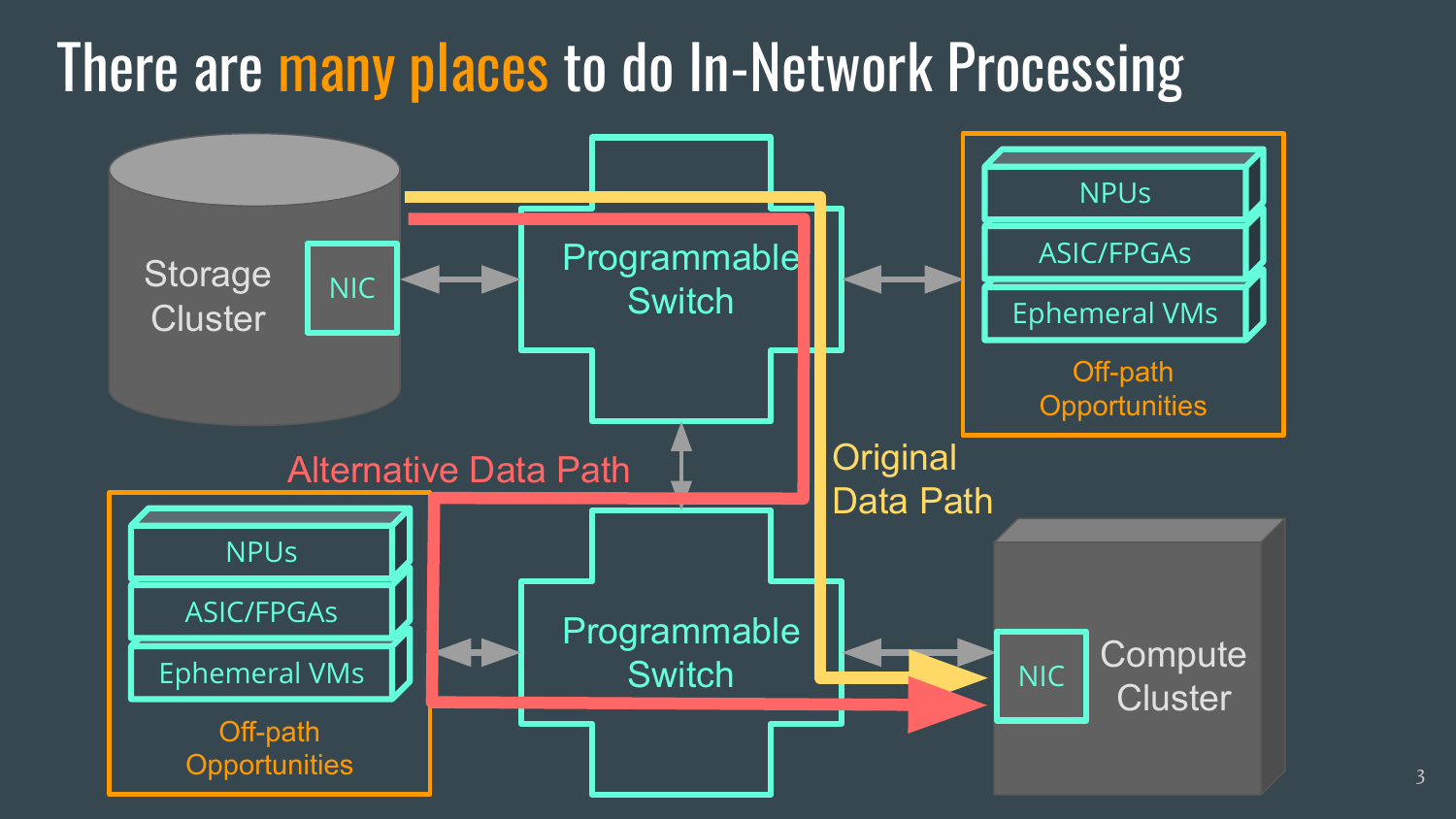#### There are many places to do In-Network Processing

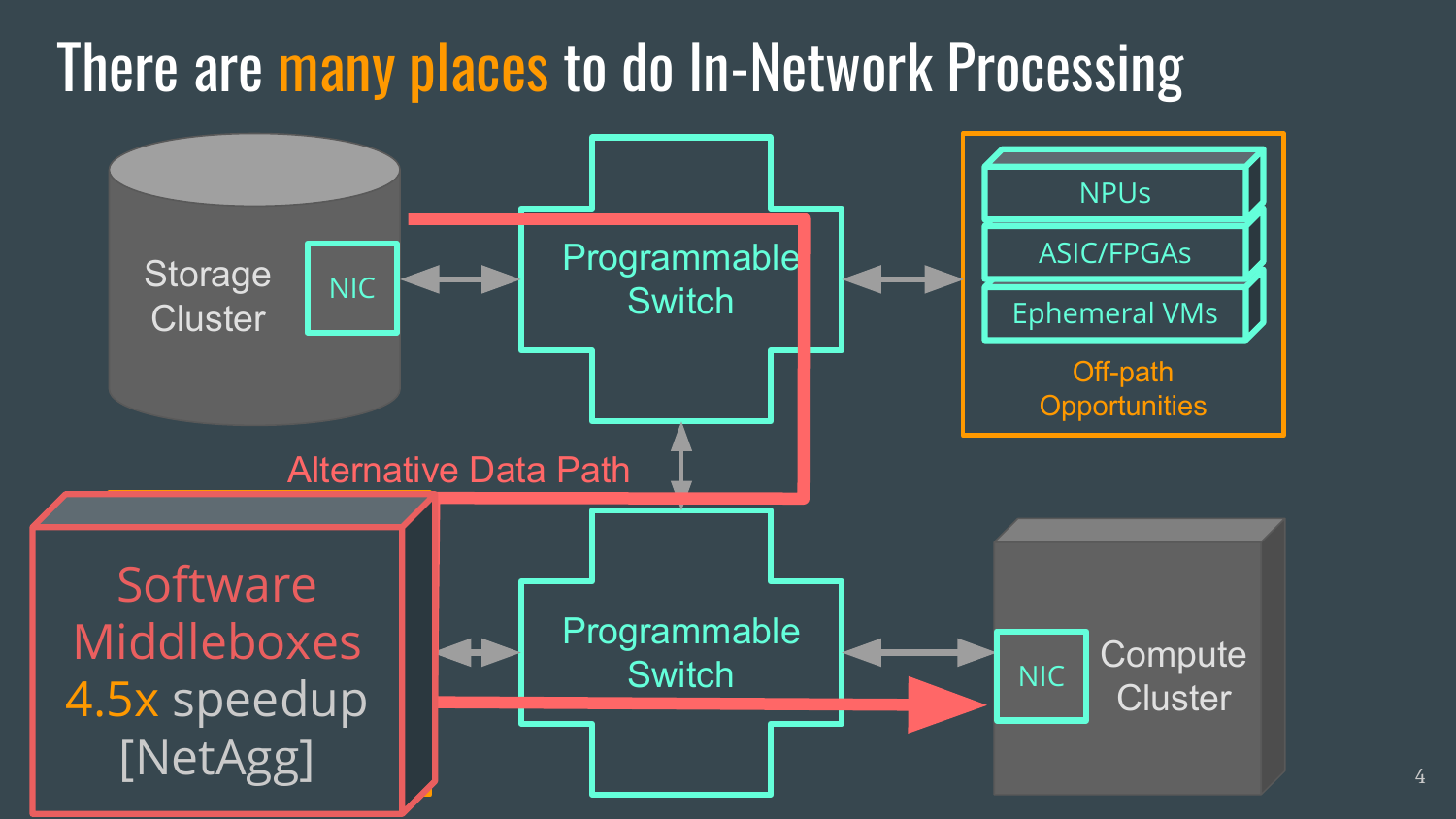#### There are many places to do In-Network Processing

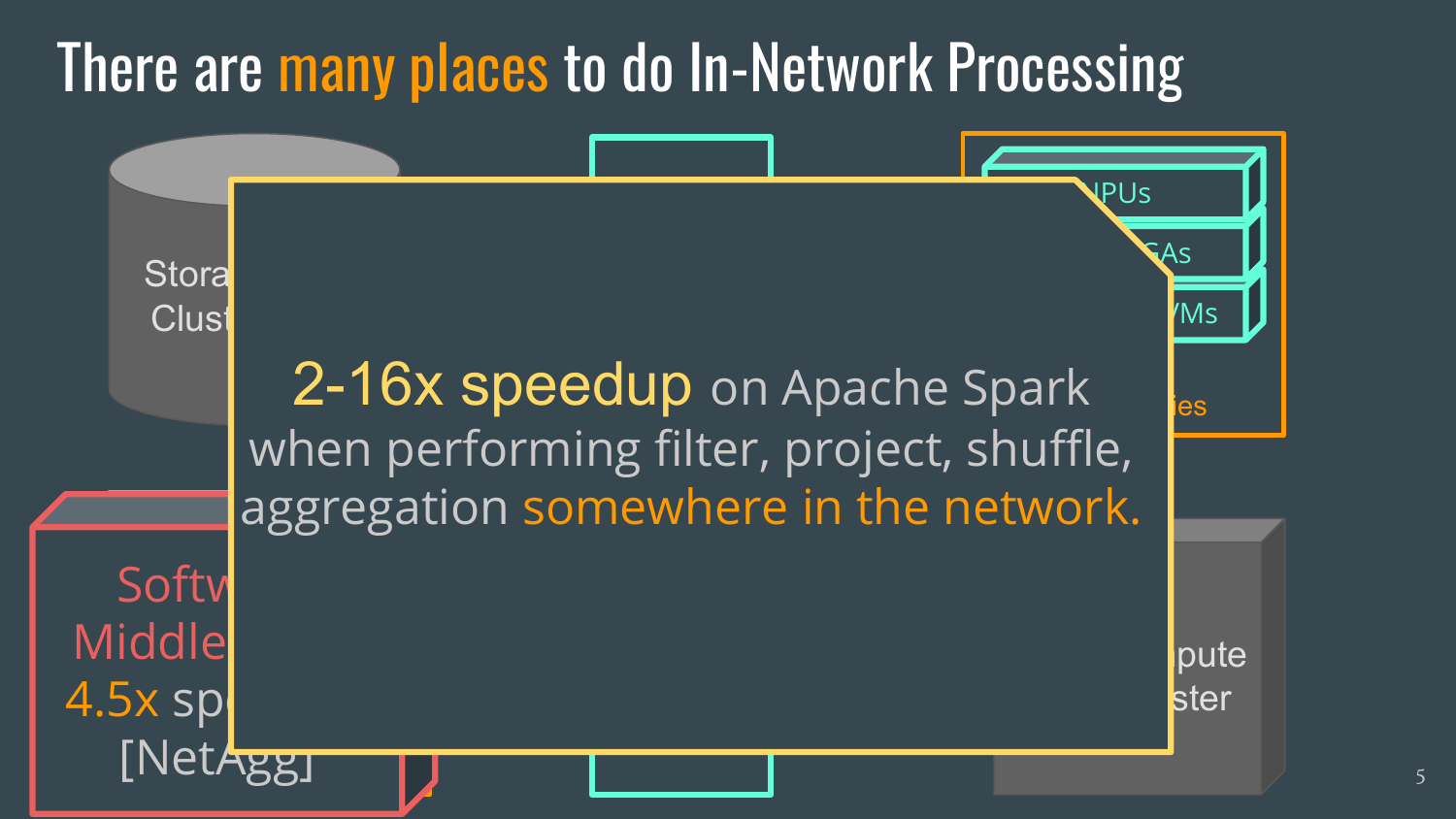## Challenges to actually using NPs

Ephemeral VMs **Switches** N(etwork) PUs Smart NICs FPGAs D(ata) PUs Storage System **Target Devices** 

Tough to program:

- Diverse hardware
- Requires high performance software
- Packet-oriented NOT flow-oriented
- Storage limits (e.g., very little cross-packet state)
- **→** Manage multiple devices at the same time
	- Specialized devices not good at all parts of a query
- ➔ Integration with storage and analytics systems
	- Need suitable protocols and data formats for NPs to operate on data

See our paper or come talk to me for details!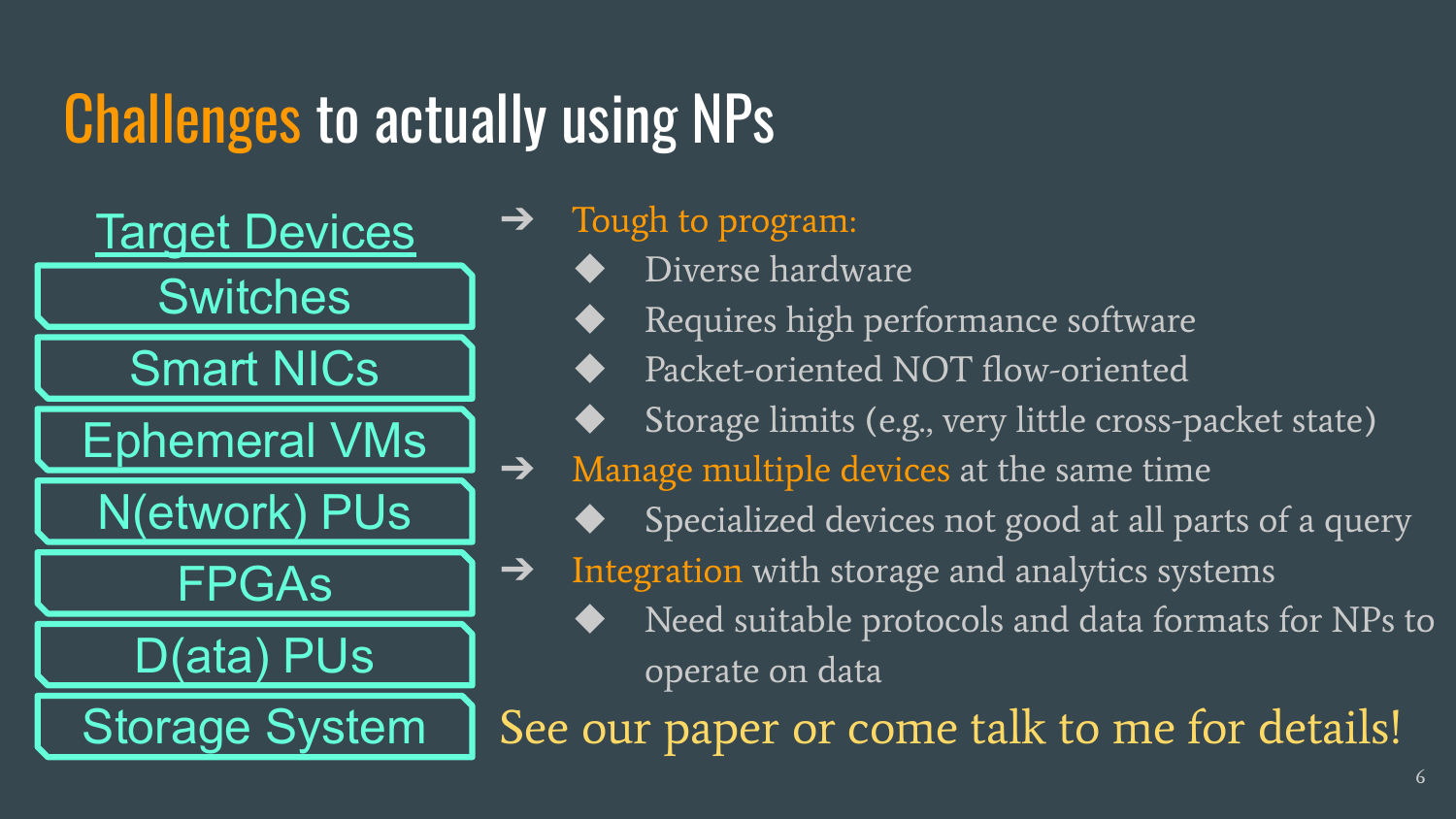#### How should we incorporate solutions into systems?







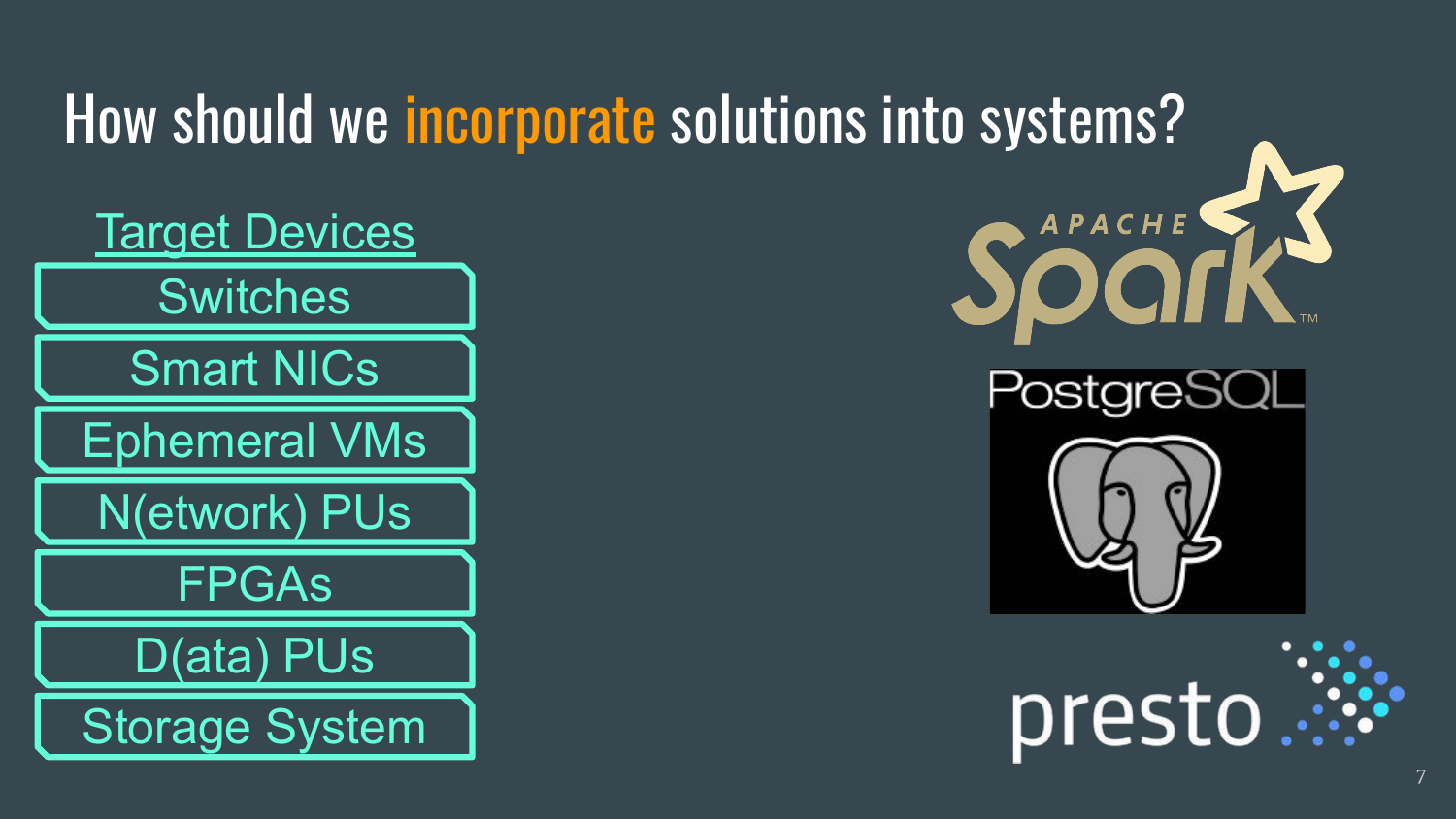#### How should we incorporate? One (bad) option:

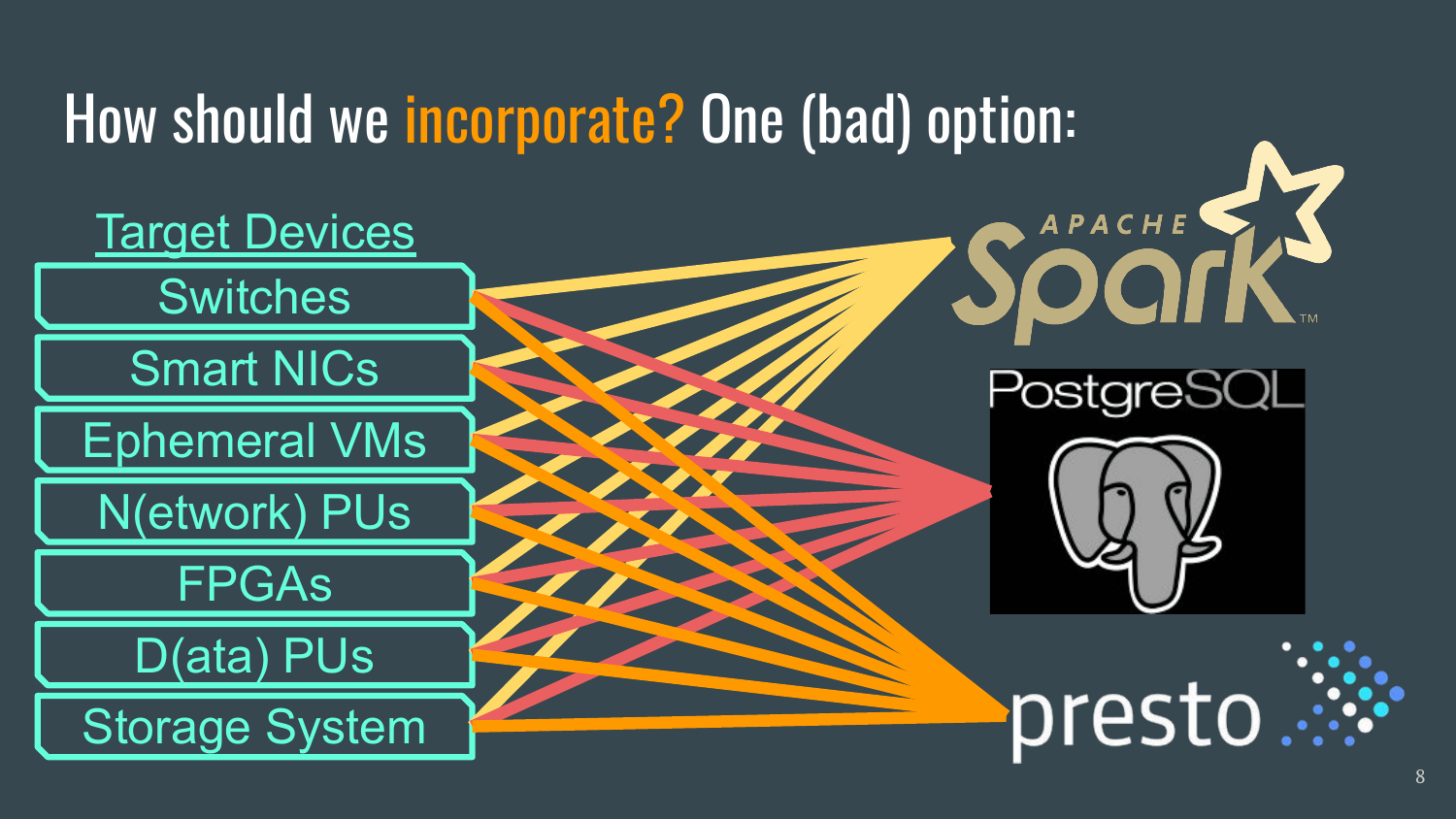#### How should we incorporate? One (bad) option:



#### Problems:

- $\rightarrow$  Not scalable to all analytics systems
- **→** Not future-proof to new devices
- $\rightarrow$  Hard to share code



presto

APACHE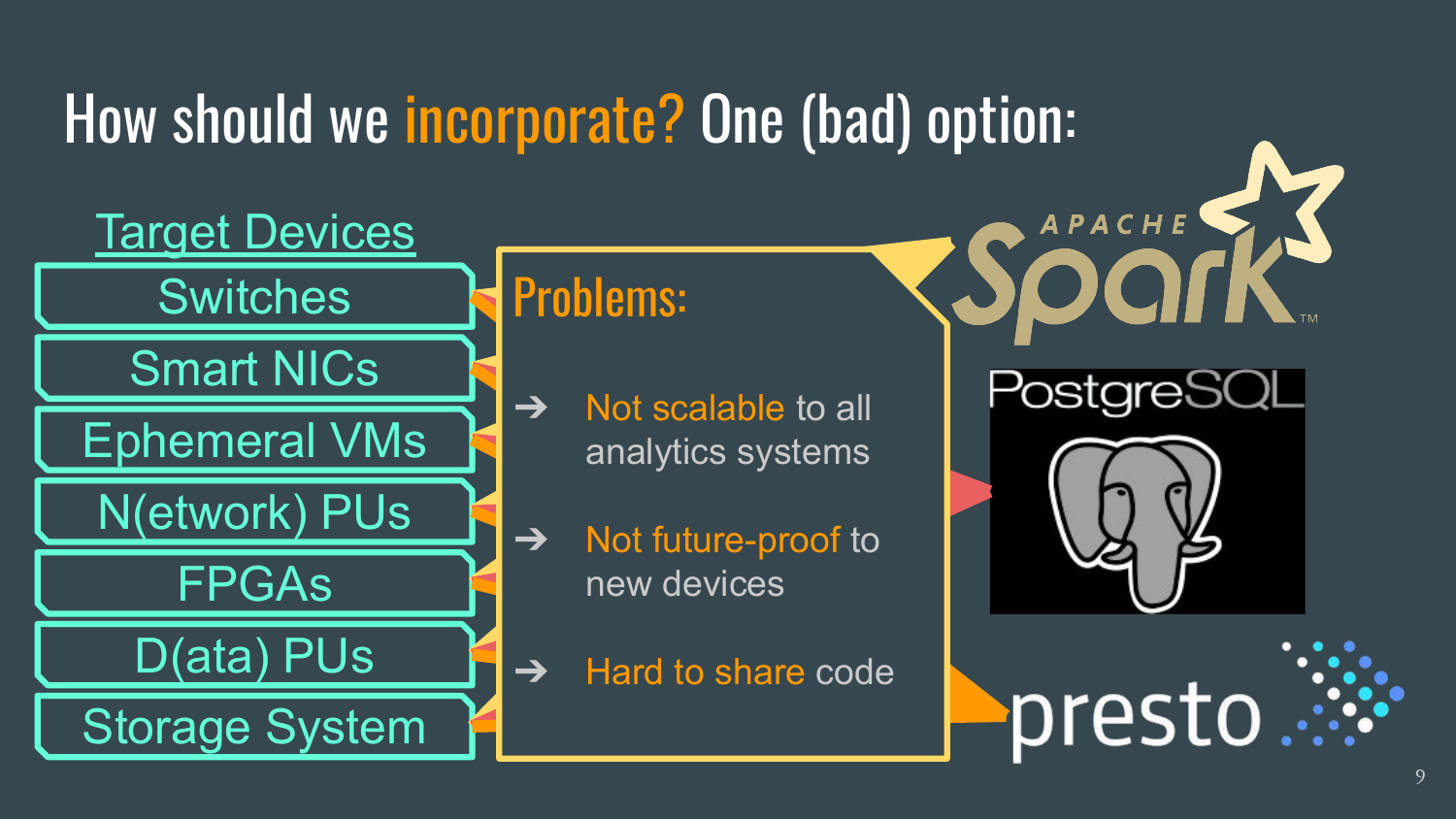## Our proposal: Network Processing as a Service

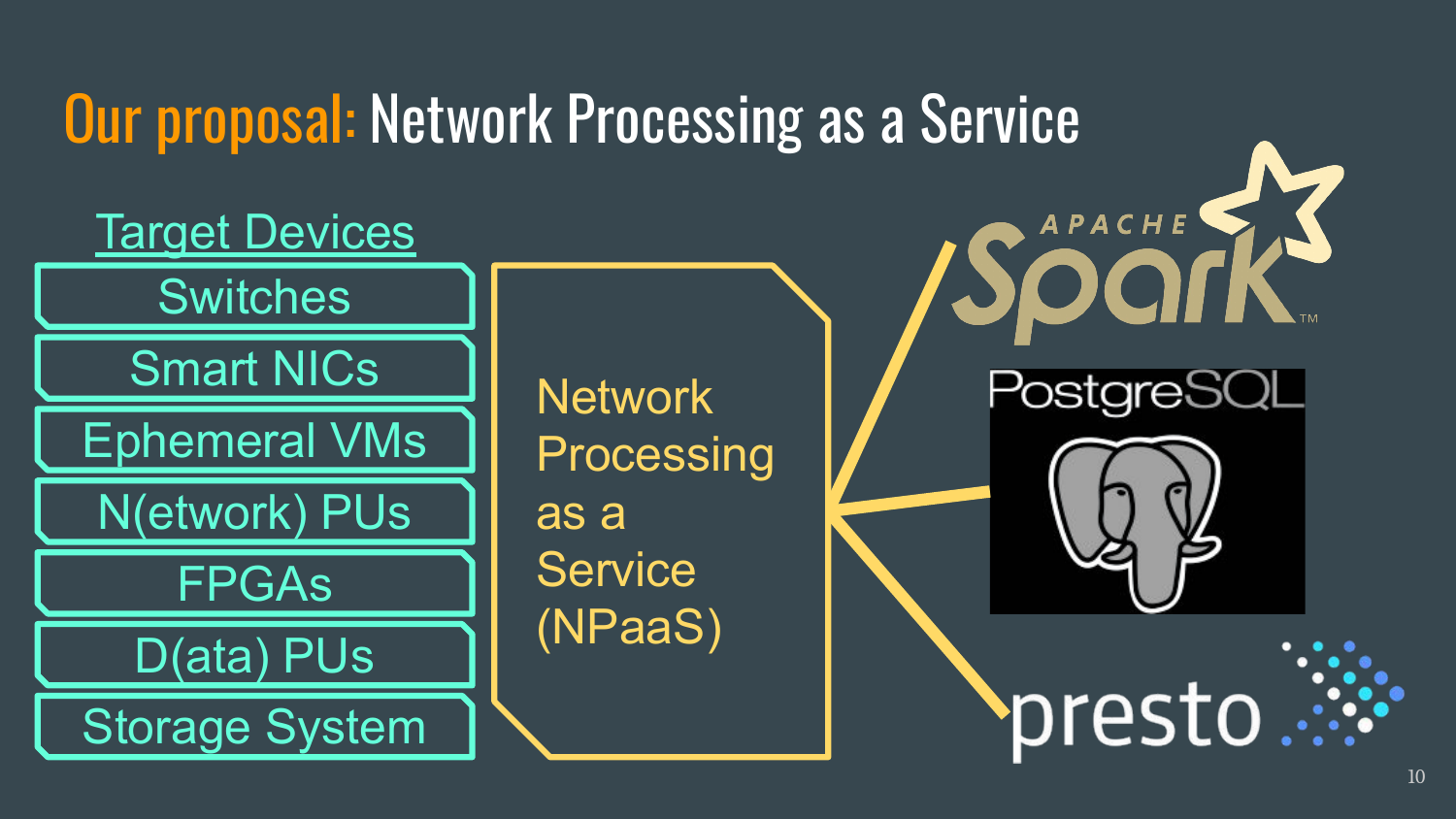# Our proposal: Network Processing as a Service



#### Advantages:

- $\rightarrow$  Abstracts devices and management
- as Existing Systems<br>
need to change once Existing systems
- $\rightarrow$  New devices and systems can be added easily



presto

APACHE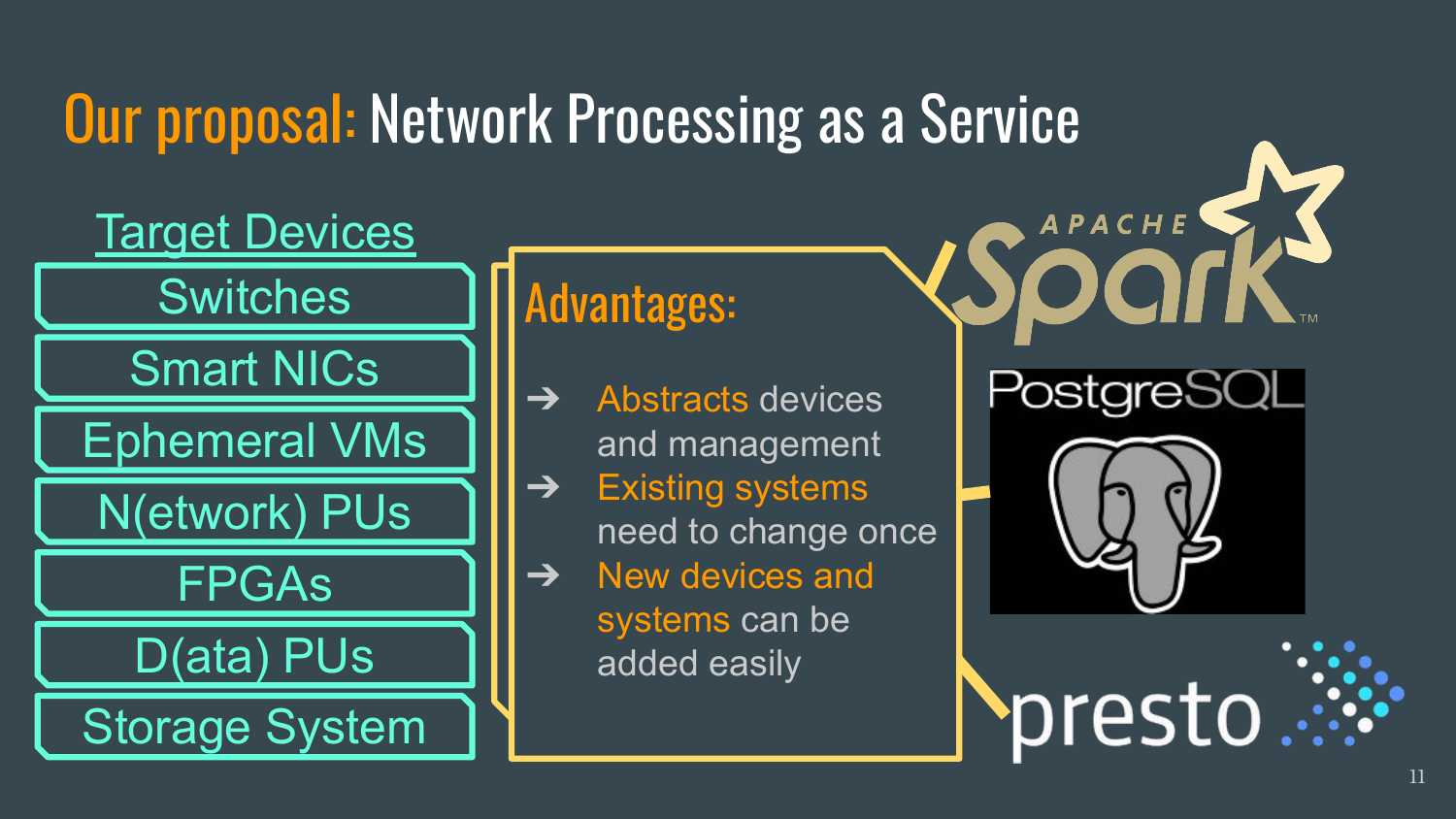#### Jumpgate: a prototype NPaaS, addressing three problems

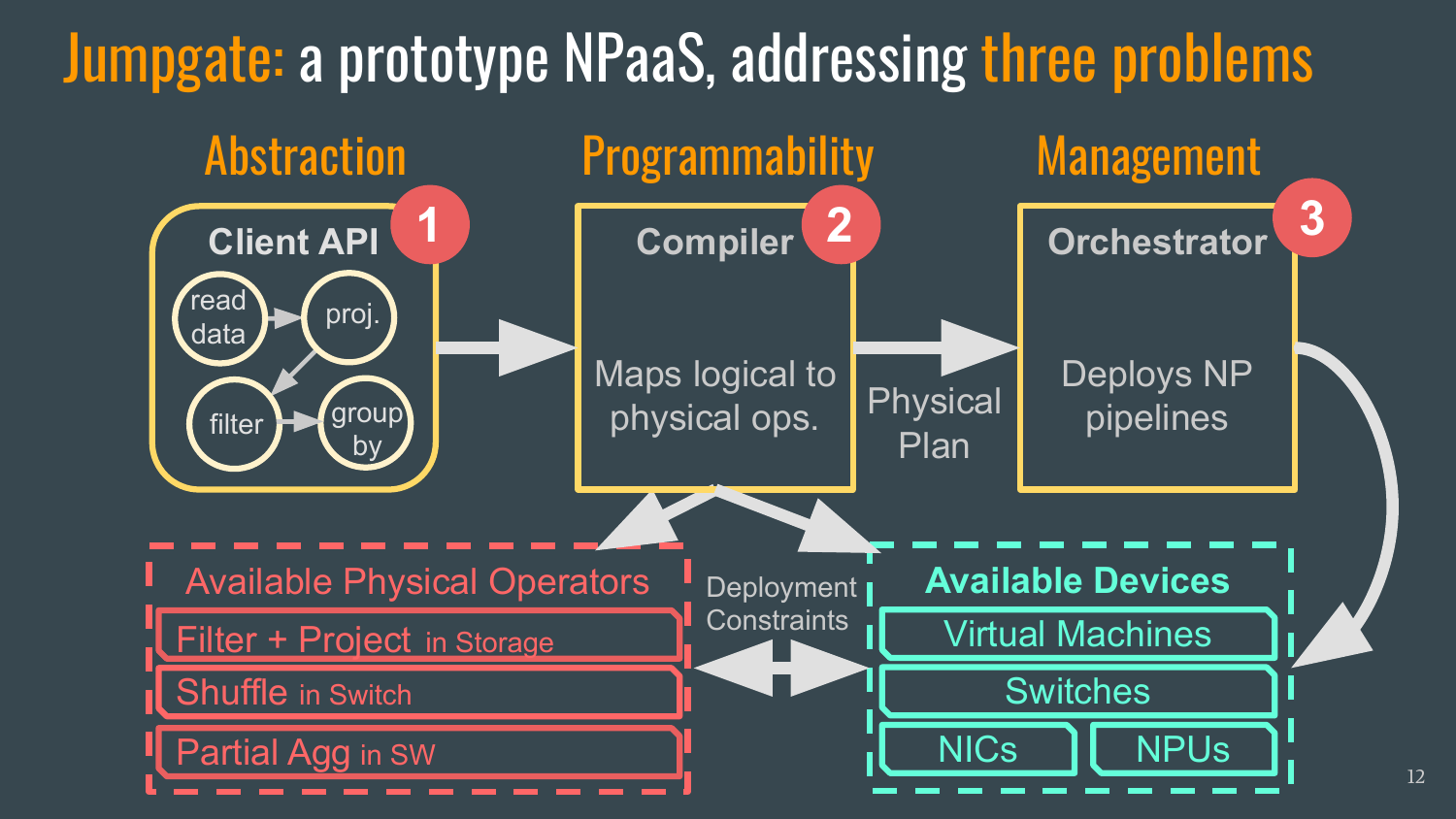#### Jumpgate: example deployment

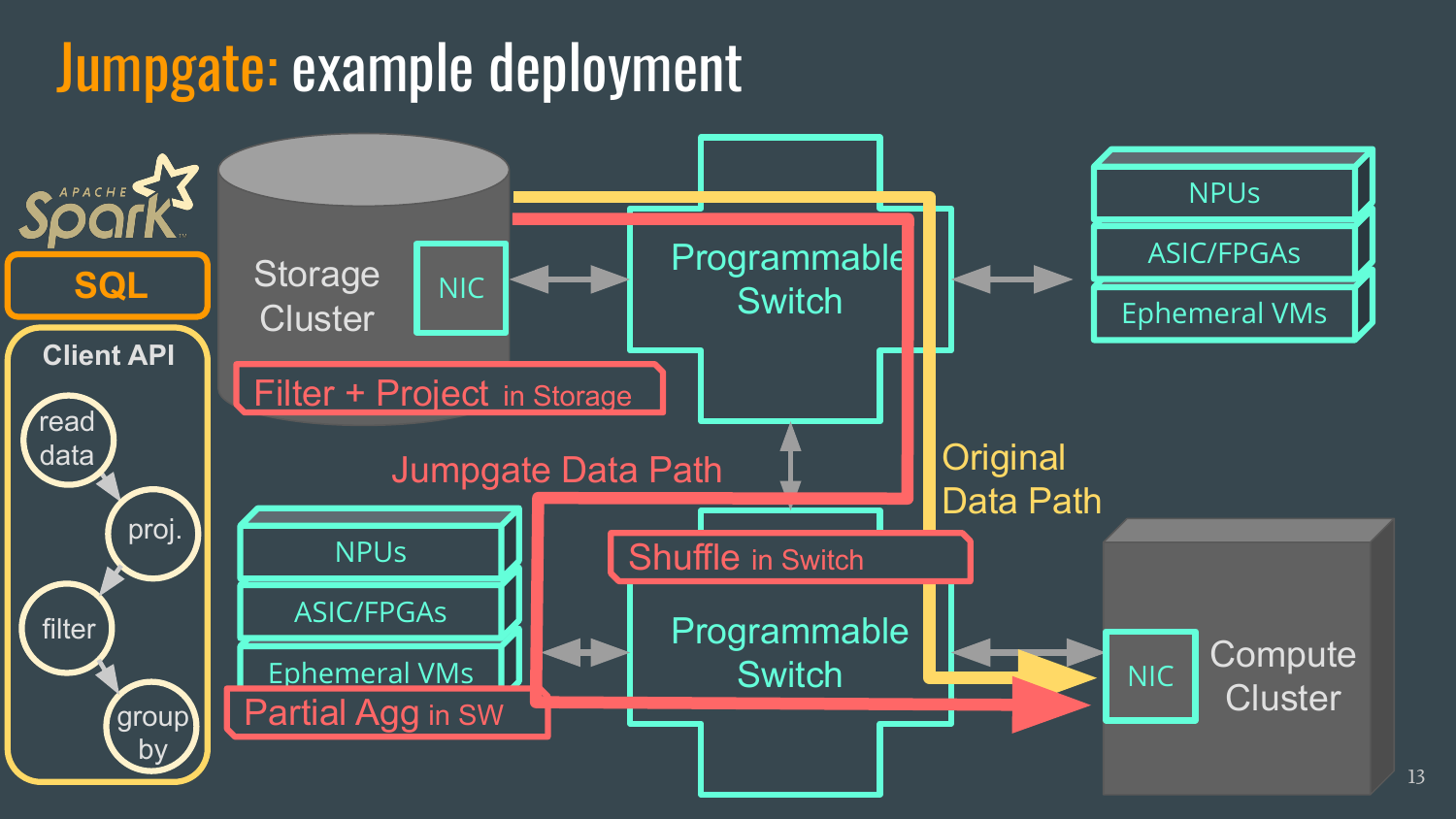## Open Questions:

We plan to use Jumpgate to investigate these questions and more.

- $\rightarrow$  What are the right protocols and formats to use for different NPs?
	- Protocols and formats are dependent on NP restrictions
- → What are the best devices, and what is the best offload strategy?
	- ◆ How to adapt existing query optimizations?
- → How should we allocate devices w.r.t network topology?
	- ◆ How much do we need to know about the topology to compute a good plan?

#### $\rightarrow$  Failure handling

- How should NPaaS interact with the client application on failures?
- ◆ Propagate to the client, or automatic recovery?